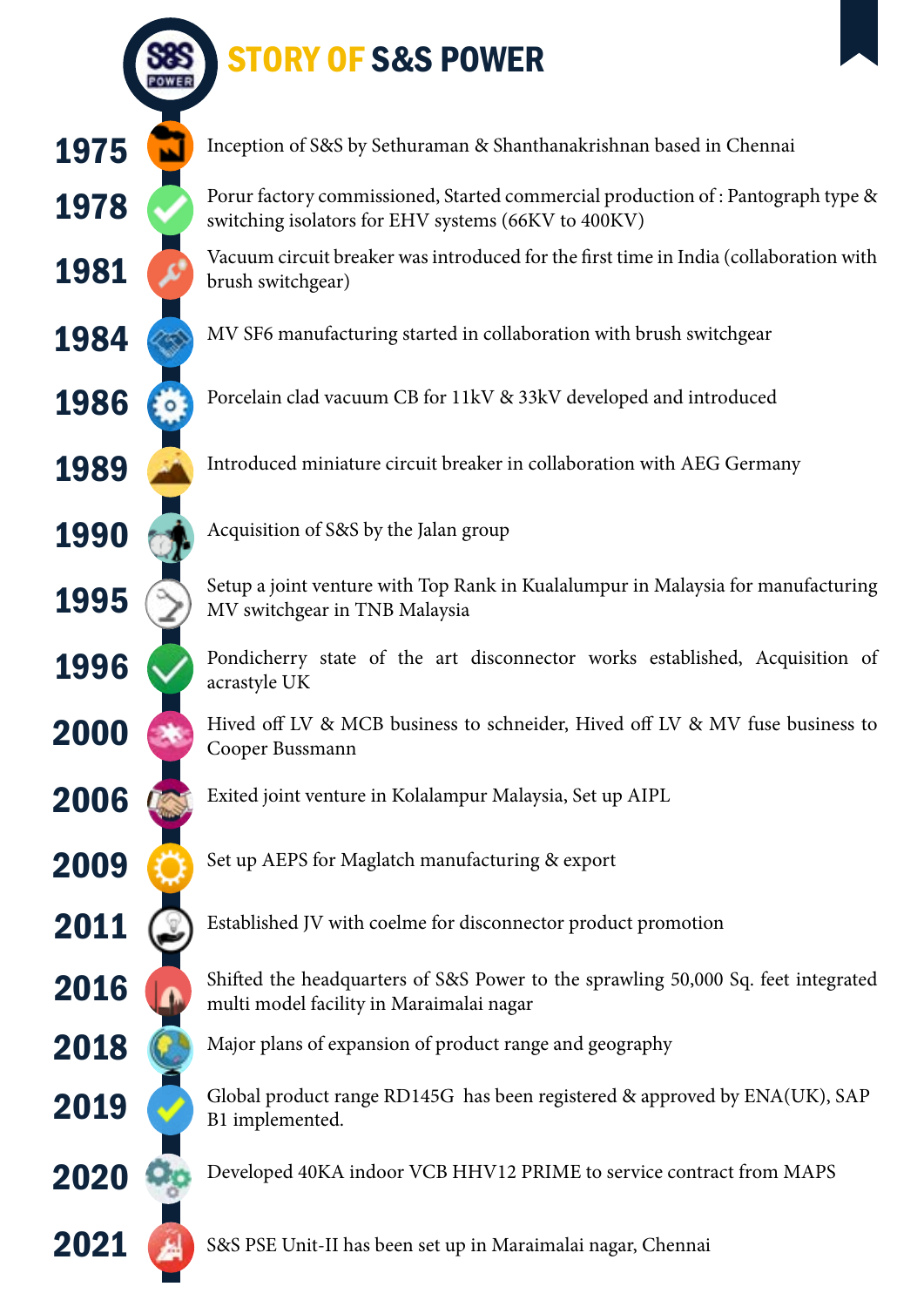## S&S POWER PRODUCT OFFERINGS

#### HIGH VOLTAGE DISCONNECTOR / ISOLATOR

S&S Power offers a wide range of disconnectors ranging from 12kV to 550kV. We have supplied more than 50,000 nos of disconnectors to all major utilities in India & World wide. Our disconnectors are designed as per IEC 62271-102 standards.

#### CENTRE BREAK



Rated voltage : 12 kV to 550 kV Rated continuous current : 400A to 4000A Rated short-time withstand current :

25kA to 63kA for 1sec / 3 seconds

#### DOUBLE BREAK



Rated voltage : 12 kV to 420 kV Rated continuous current : 400A to 4000A Rated short-time withstand current : 63kA for 1sec

#### **PANTOGRAPH**



Rated voltage : 123 kV to 550 kV Rated continuous current : 400A to 3150A Rated short-time withstand current : 50 kA r.m.s for 1 sec with 125kA peak

# VERTICAL BREAK

Rated voltage : 12 kV & 72.5 kV Rated continuous current : 400A to 3150A

Rated short-time withstand current : 25kA/3 sec, 31.5kA/3sec

#### MV CIRCUIT BREAKER & SWITCHGEARS

We offer a full line of Indoor switchgear & outdoor circuit breakers with voltage range up to 36kV & current range up to 2500A. We have supplied more than 20,000 nos of circuit breaker & switchgears to all major utilities in India & World wide.

#### OUTDOOR CIRCUIT BREAKER INDOOR SWITCHGEAR



Rated voltage : 12kV Normal rated current : up to 2000A Short circuit breaking capacity : 25kA

OFVP36

Rated voltage : 36kV Normal rated current : up to 2000A Short circuit breaking capacity : 25kA



 $12kV$ 630A - 1600A 31.5kA/3s



36kV upto 2000A  $25kA$ 

Ĥ

#### HHV12 HHV36 HHV12 PRIME



12kV 800A - 2500A 40kA/3s

#### PROTECTION & CONTROL PANEL

Our group company APIL Designs, Manufactures and offers different types of Control , Relay and Protection panels up to 420 kV level to the Esteemed customers in India and abroad

Remote Tap Changer panel VCB panel GIS LCP Annunciator panel SAS panel Gateway panel Network panel Telecommunication panel

- Protection panel
- Control panel
- RTU & SER
- Protection &
- control panel for :
- 1) GT
- 2) EHV/HV
- 3) Line
- 4) Trap
- 5) Busbar
- 6) Capacitor bank

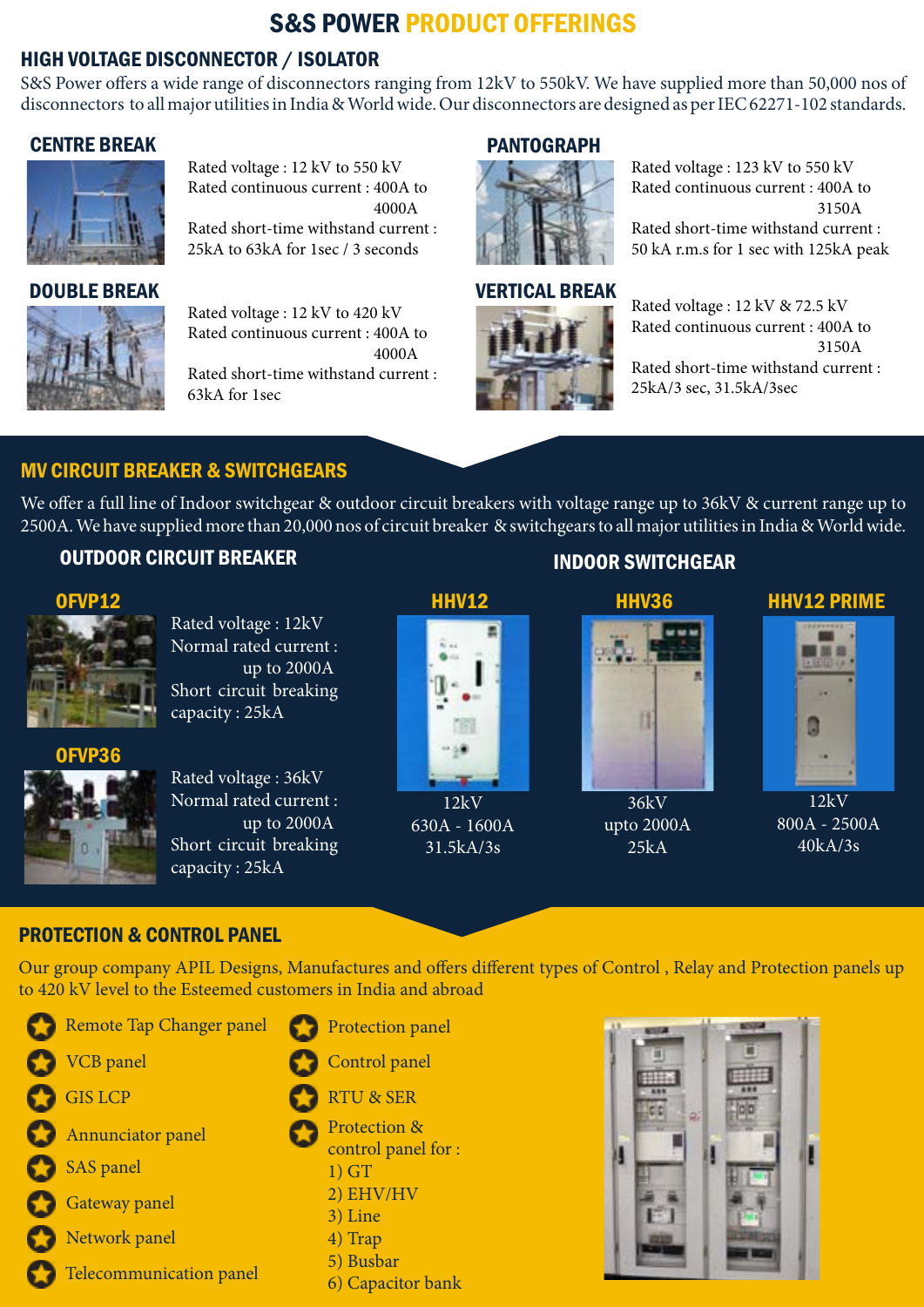#### R3 SERVICES

 Retrofit Refurbishment Rejuvenation Automation services Engineering services Training & assessment Asset management Modernization of HV substation Warranty & non warranty services

#### DISCONNECTOR R3 SERVICES OFFERINGS

S&S Power has developed the R3 service for high voltage disconnectors.

- 1) Mid life extension
- 2) Mechanical to Electrical ganging
- 3) Motorisation of old product
- 4) Reconditioning insulator
- 5) Enabling smart drive box
- 6) Mechanical interlock enhancement
- 7) Performance rating upgrade

#### MV SWITCHGEAR R3 SERVICES OFFERINGS

- 1) Replace AIR, OIL, SF6 by Vacuum Truck / Cassette
- 2) Upgrade panel by close door operation safety kit
- 3) Servicing of existing component in panel chambers such as CT, cable etc and vermin proofing
- 4) Increase the current carrying capacity of busbar &VCB

40kA Breaker retrofit : We recommend to replace the existing SF6 breaker, oil breaker & air breaker with new vacuum circuit breakers in order to ensure the safe and reliable operation of your switchgear

#### PROTECTION & CONTROL PANEL R3 SERVICES OFFERINGS

We offer to make your existing relays safe, efficient & reliable with new technical features.We offer retrofit of electomechanical to digital relays.

- 1) Engineering services
- 2) Protection design services
- 3) Relay commissioning and testing
- 4) Relay co-ordination
- 5) Factory automation in LV side of electricity delivery
- 6) Protection architect consultancy
- 7) Power system, Industrial & Machine automation services









#### CONVERSION OF MECHANICAL GANG TO ELECTRICAL GANG

Mechanically ganged

ganged

















Retrofit VCB Type - HHV12 PRIME